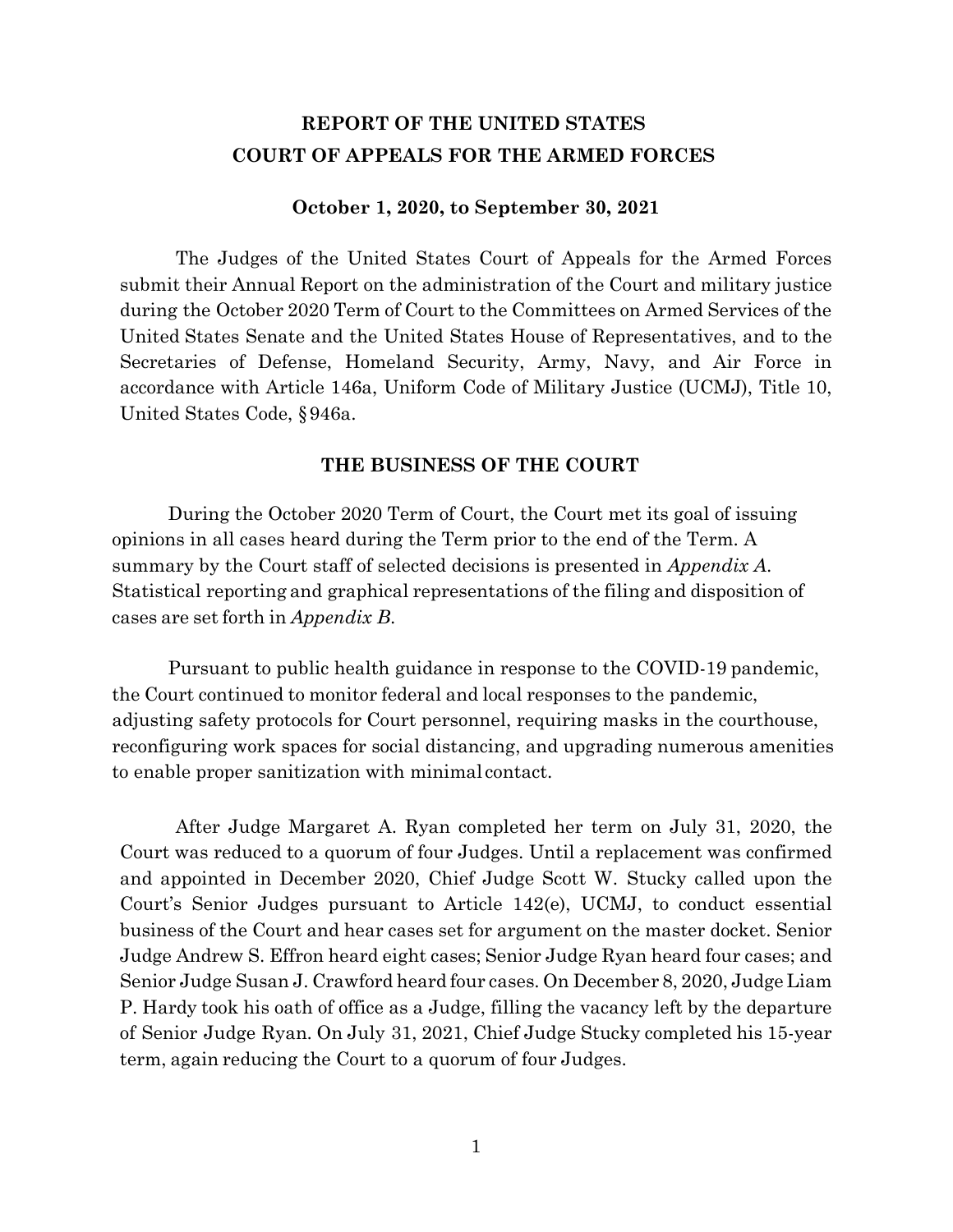Information pertaining to specific opinions is available from the Court's published opinions and Daily Journal, available on the Court's website. Other dispositions may be found in the Court's official reports, the Military Justice Reporter, and on the Court's website. Additionally, the Court's website contains a consolidated digest of past opinions of the Court, information on the Court's history and jurisdiction, the Rules of Practice and Procedure, previous Annual Reports, a schedule of upcoming hearings, audio recordings of past hearings, and information on clerkship opportunities, bar admission, electronic filing, and the Court's library.

#### **RULES OF PRACTICE AND PROCEDURE**

No changes were made to the Court's Rules of Practice and Procedure during the October 2020 Term of Court.

#### **BAR OF THE COURT**

During the October 2020 Term, 202 attorneys were admitted to practice before the Court, bringing the cumulative total of admissions to the Bar of the Court to 37,605.

#### **JUDICIAL OUTREACH**

In furtherance of a practice established in 1987, the Court typically schedules a special session to hear oral argument outside of its permanent courthouse in Washington, D.C. The practice, known as "Project Outreach," was developed as part of a public awareness program to demonstrate the operation of a federal Court of Appeals and the military's criminal justice system. Due to the public health crisis of COVID-19, all outreach originally planned for the October 2020 Term of Court was canceled. Prior to the pandemic, the Judges of the Court participated in numerous engagements, professional training, speaking, and educational endeavors on military installations, at law schools, and before professional groups. Additional engagements were performed in-person or using online meeting tools thereafter.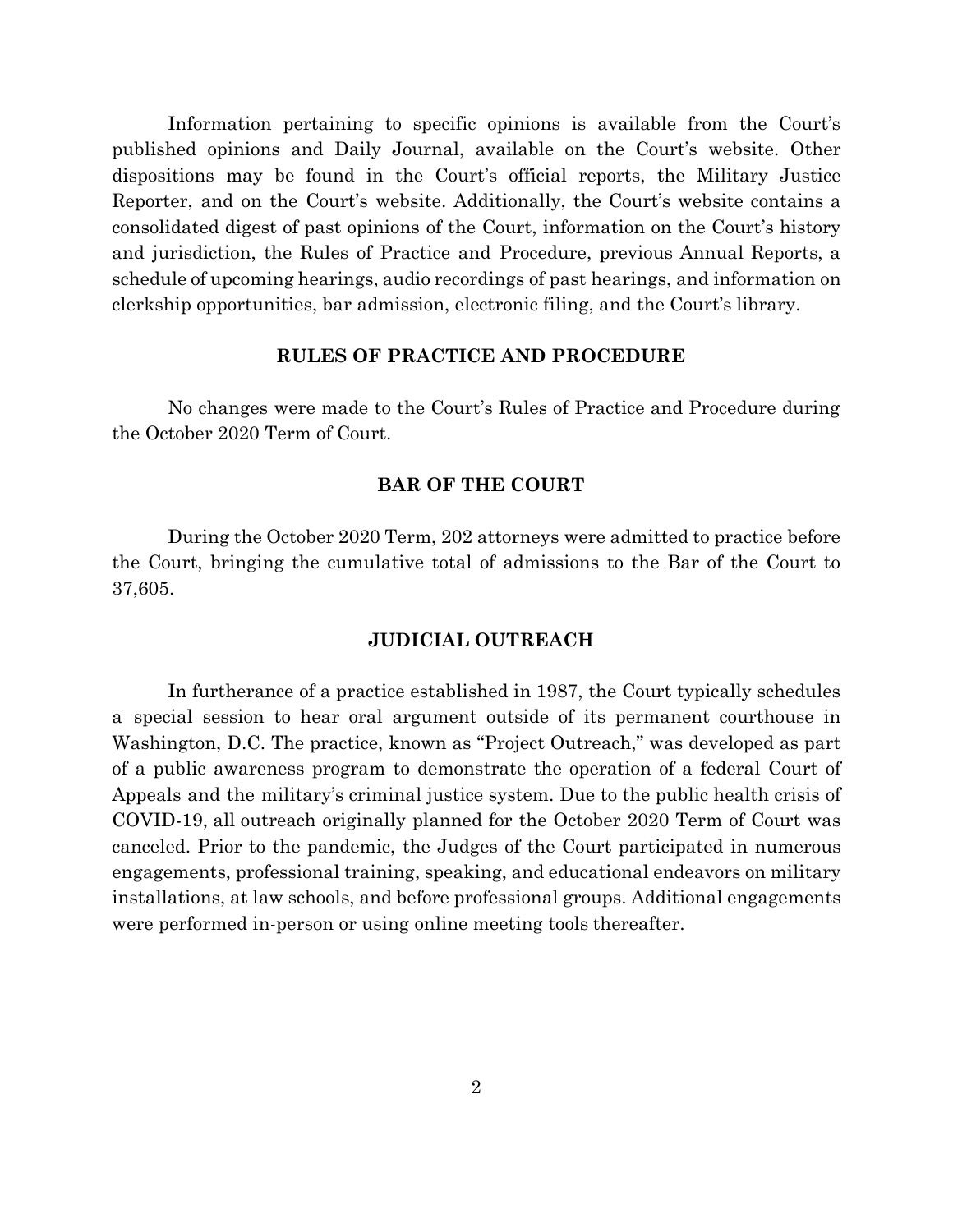#### **CONTINUING LEGAL EDUCATION AND TRAINING PROGRAM**

The Court's Continuing Legal Education and Training, held annually, at the American University Washington College of Law in Washington, D.C, was cancelled due to the public health crisis of COVID-19.

Kevin A. Ohlson Chief Judge

John E. Sparks, Jr. Judge

Gregory E. Maggs Judge

Liam P. Hardy Judge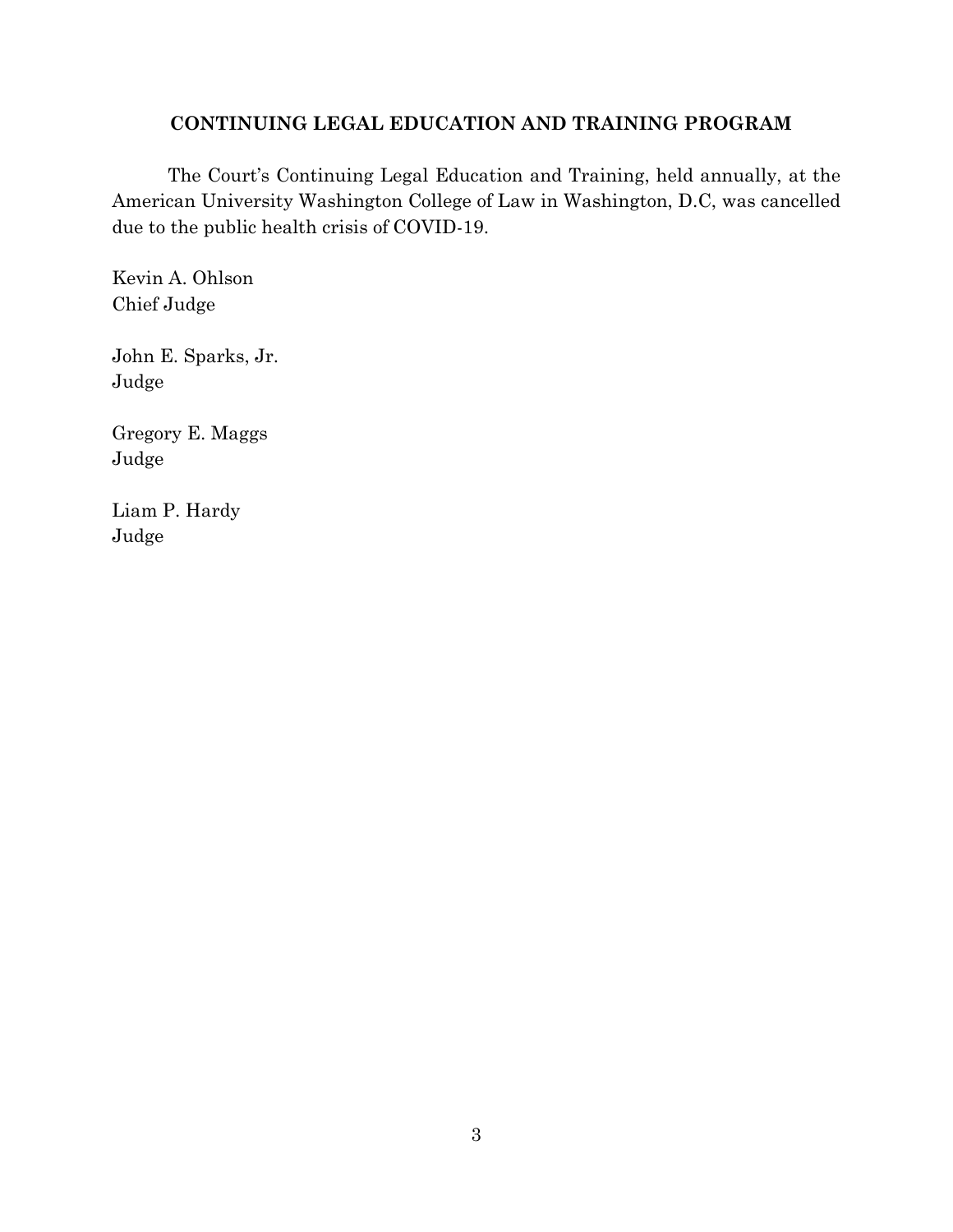#### **APPENDIX A**

*United States v. Begani*, 81 M.J. 273 [C.A.A.F. 2021]. The test for personal jurisdiction is one of status, namely, whether the accused in a court-martial proceeding is an individual who can be regarded as falling within the term "land and naval forces." A member of the Fleet Reserve who receives retainer pay, is subject to recall, and is required to maintain military readiness remains a member of the land and naval forces and is thus subject to court-martial jurisdiction.

*United States v. Brown,* 81 M.J. 1 [C.A.A.F. 2021]. The All Writs Act requires two determinations: [1] whether the requested writ is in aid of the court's existing jurisdiction; and [2] whether the requested writ is necessary or appropriate. The power to issue writs extends to the potential jurisdiction of an appellate court where an appeal is not then pending but may be later perfected. In this case, the CCA had statutory jurisdiction to entertain the writ petition, even though appellee's sentence was not reviewable under Article 66, UCMJ. For courts-martial referred on or after January 1, 2019, pursuant to Article  $66(b)(1)(D)$ , an accused is entitled to have the Courts of Criminal Appeals review his or her case with respect to matters of law upon application following review and a decision from The Judge Advocate General under Article 69(d)(1)(B). Referral of a case by TJAG to a CCA is no longer required to vest jurisdiction in that court.

*United States v. Willman*, 81 M.J. 355 [C.A.A.F. 2021]. Consistent with the plain language of Article 66(c), UCMJ, Courts of Criminal Appeals may only act "on the basis of the entire record" when performing sentence appropriateness review. While CCAs may consider evidence entirely outside the record when considering Eighth Amendment and Article 55, UCMJ, claims, these courts may not consider matters than are not a part of the record when performing a sentence appropriateness review.

*United States v. McPherson,* 81 M.J. 372 [C.A.A.F. 2021]. Indecent acts with a child did not fall within the definition of "child abuse offense" in the 2016 version of Article 43(b)(2)(B), UCMJ, where the statute uses the words "constitutes…any offense in violation of" the articles in the enumerated list of offenses (to include Article 120b, UCMJ) instead of the words "would constitute" a violation of the enumerated articles. In this case, the alleged indecent acts "would constitute" offenses under Article 120b, UCMJ, if that article had existed in 2004 when the indecent acts allegedly occurred, but such was not the case and appellant could not be charged with violating that article.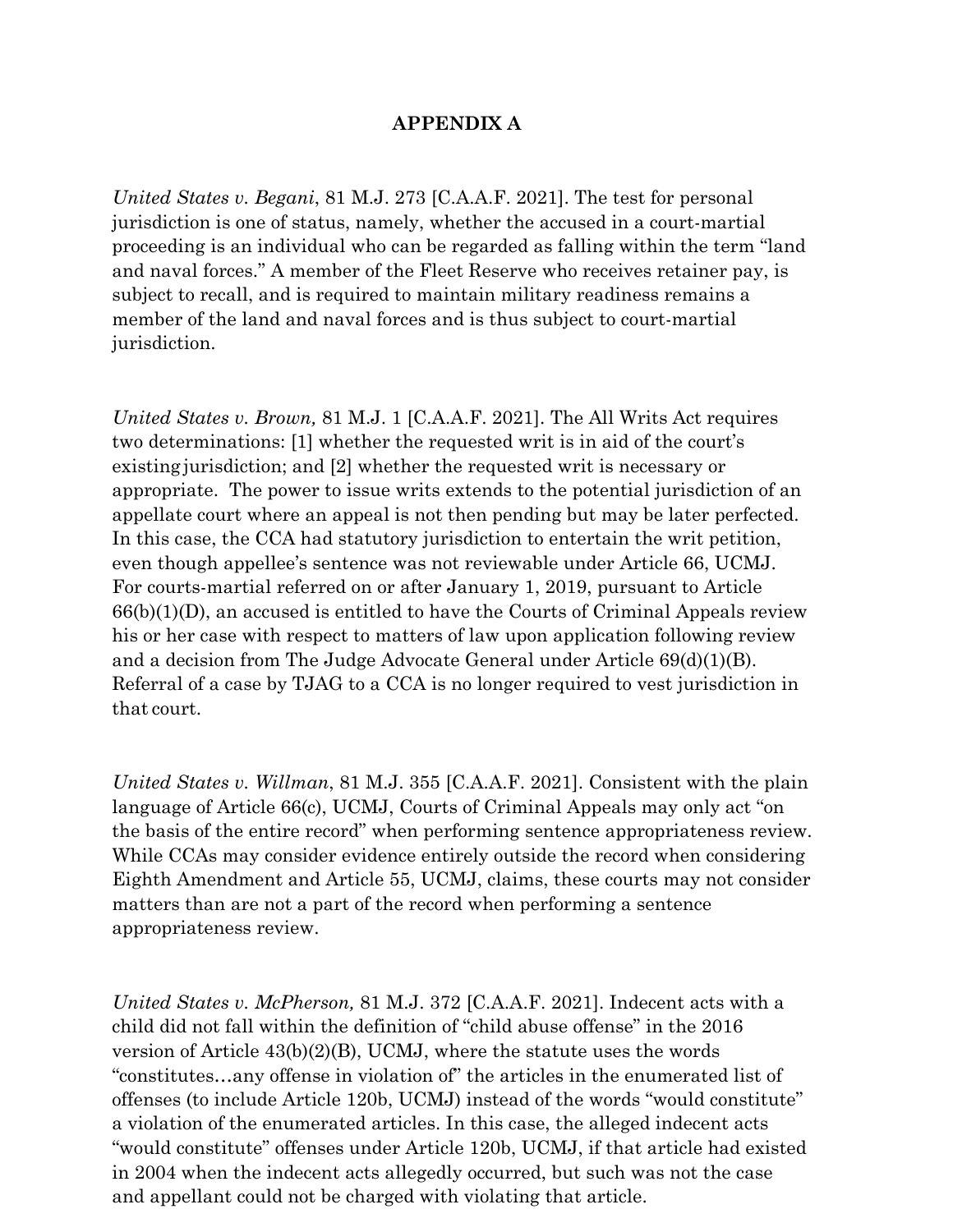Having been charged under Article 134, UCMJ, the offenses alleged did not constitute a "child abuse offense" within Congress's definition in the 2016 version of Article 43(b)(2)(B), UCMJ. Thus, the five-year statute of limitation for indecent acts that existed in 2004 was applicable and no statute could revive an expired period of limitations without violating the Ex Post Facto Clause.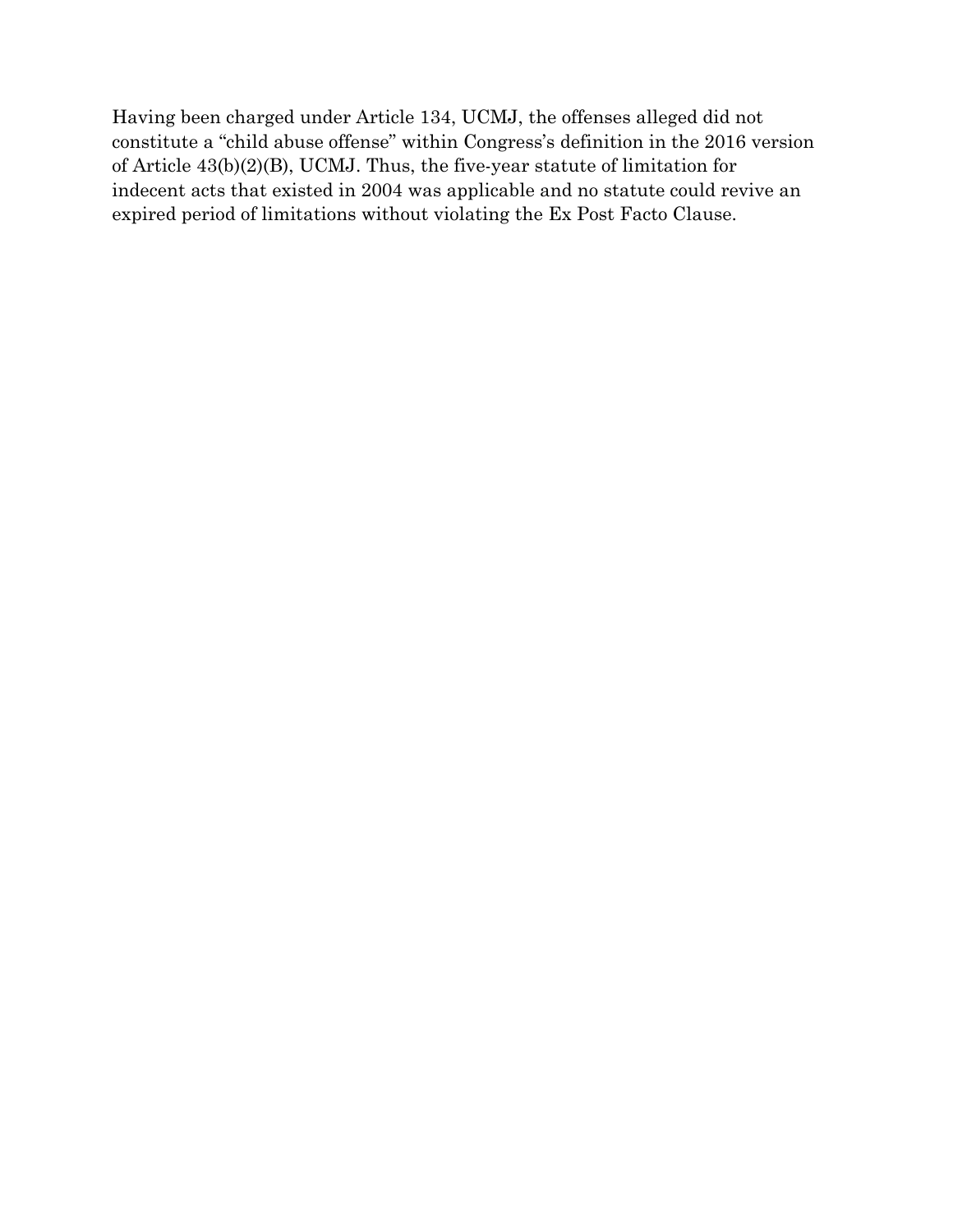### **USCAAF STATISTICAL REPORT OCTOBER 2020 TERM OF COURT**

### **CUMULATIVE SUMMARY**

### CUMULATIVE PENDING OCTOBER 1, 2020

| <b>Master Docket</b><br><b>Petition Docket</b><br><b>Miscellaneous Docket</b><br><b>TOTAL</b> | 25<br>54<br>$\frac{4}{83}$                  |
|-----------------------------------------------------------------------------------------------|---------------------------------------------|
| <b>CUMULATIVE FILINGS</b>                                                                     |                                             |
| <b>Master Docket</b><br><b>Petition Docket</b><br><b>Miscellaneous Docket</b><br><b>TOTAL</b> | 58<br>345<br><u> 21</u><br>$\overline{424}$ |
| <b>CUMULATIVE DISPOSITIONS</b>                                                                |                                             |
| <b>Master Docket</b><br><b>Petition Docket</b><br><b>Miscellaneous Docket</b><br><b>TOTAL</b> | 59<br>350<br>$\frac{24}{433}$               |
| CUMULATIVE PENDING OCTOBER 1, 2021                                                            |                                             |
| <b>Master Docket</b><br><b>Petition Docket</b><br><b>Miscellaneous Docket</b><br><b>TOTAL</b> | 24<br>49<br>$\overline{1}$<br>74            |

### **OPINION SUMMARY**

| <b>CATEGORY</b>        | <b>SIGNED</b> | <b>PER CURIAM</b> | <b>MEM/ORDER</b> | <b>TOTAL</b> |
|------------------------|---------------|-------------------|------------------|--------------|
| <b>Master Docket</b>   | 35            |                   | 25               | 61           |
| <b>Petition Docket</b> |               |                   | 350              | 350          |
| Miscellaneous Docket   |               |                   | 24               | 24           |
| <b>TOTAL</b>           | 35            |                   | 399              | 435          |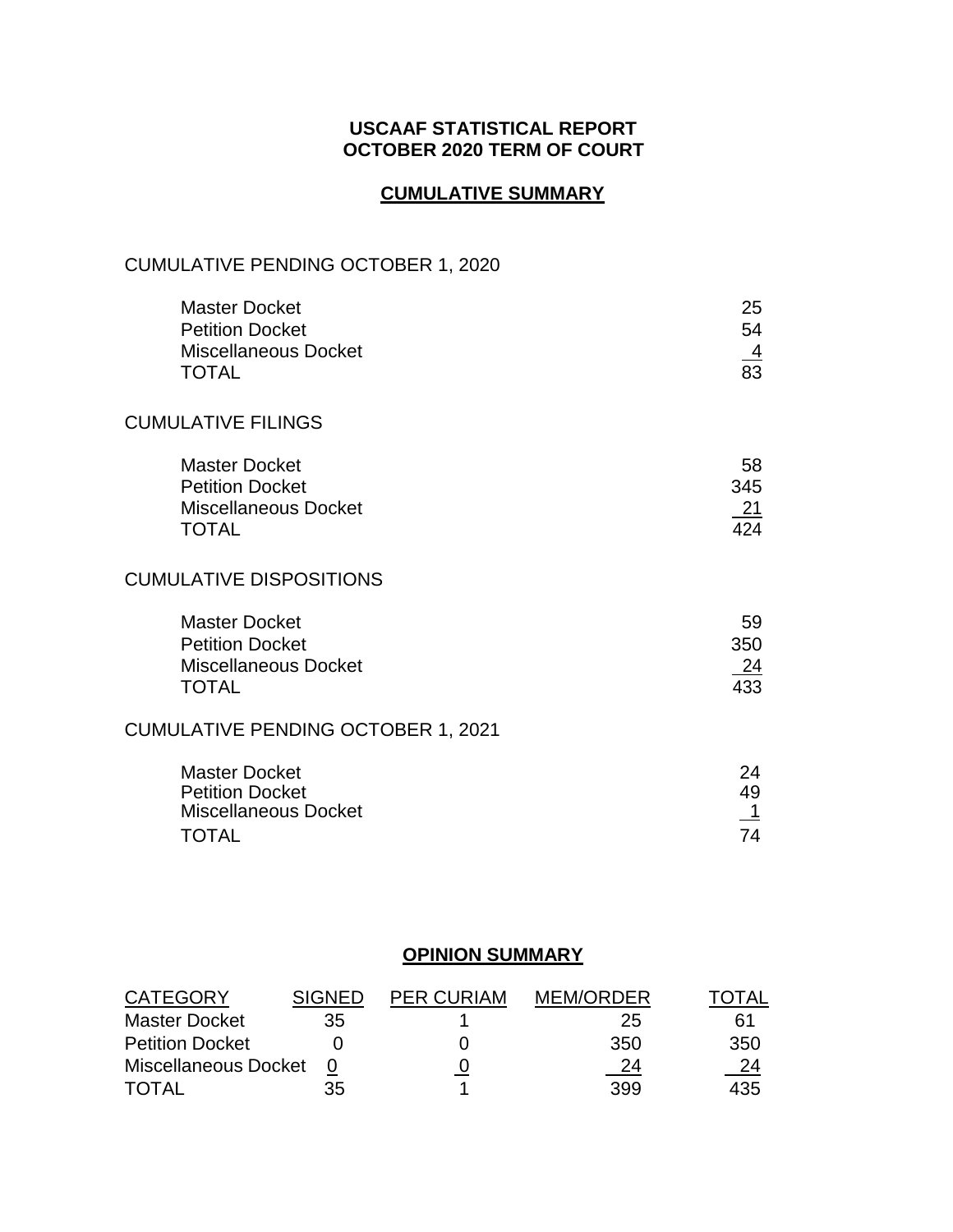### **MASTER DOCKET SUMMARY**

| PENDING AT BEGINNING OF TERM                                                                                                                 |                                                          |
|----------------------------------------------------------------------------------------------------------------------------------------------|----------------------------------------------------------|
| <b>FILINGS</b>                                                                                                                               |                                                          |
| Petition granted from the Petition Docket<br>Certificates filed<br>Mandatory appeals filed<br><b>Remanded/Returned cases</b><br><b>TOTAL</b> | 52<br>4<br>$\overline{2}$<br>$\frac{0}{58}$              |
| <b>DISPOSITIONS</b>                                                                                                                          |                                                          |
| Affirmed<br>Reversed in whole or in part<br>Certificates dismissed<br>Other<br><b>TOTAL</b>                                                  | 42<br>12 <sup>2</sup><br>$\mathbf 0$<br>$\frac{5}{59}$   |
| PENDING AT END OF TERM                                                                                                                       |                                                          |
| <b>Awaiting briefs</b><br>Awaiting oral argument<br>Awaiting lead case decision (trailer cases)<br>Awaiting final action<br><b>TOTAL</b>     | $\overline{7}$<br>12 <sup>2</sup><br>0<br>$\frac{5}{24}$ |
| <b>PETITION DOCKET SUMMARY</b>                                                                                                               |                                                          |
| PENDING AT BEGINNING OF TERM                                                                                                                 | 54                                                       |
| <b>FILINGS</b>                                                                                                                               |                                                          |
| Petitions for grant of review filed<br>Petitions for new trial filed<br><b>Returned cases</b><br><b>TOTAL</b>                                | 344<br>345                                               |
| <b>DISPOSITIONS</b>                                                                                                                          |                                                          |
| Petitions for grant of review denied<br>Petitions for grant of review granted<br>Petitions for grant of review withdrawn                     | 295<br>52<br>1                                           |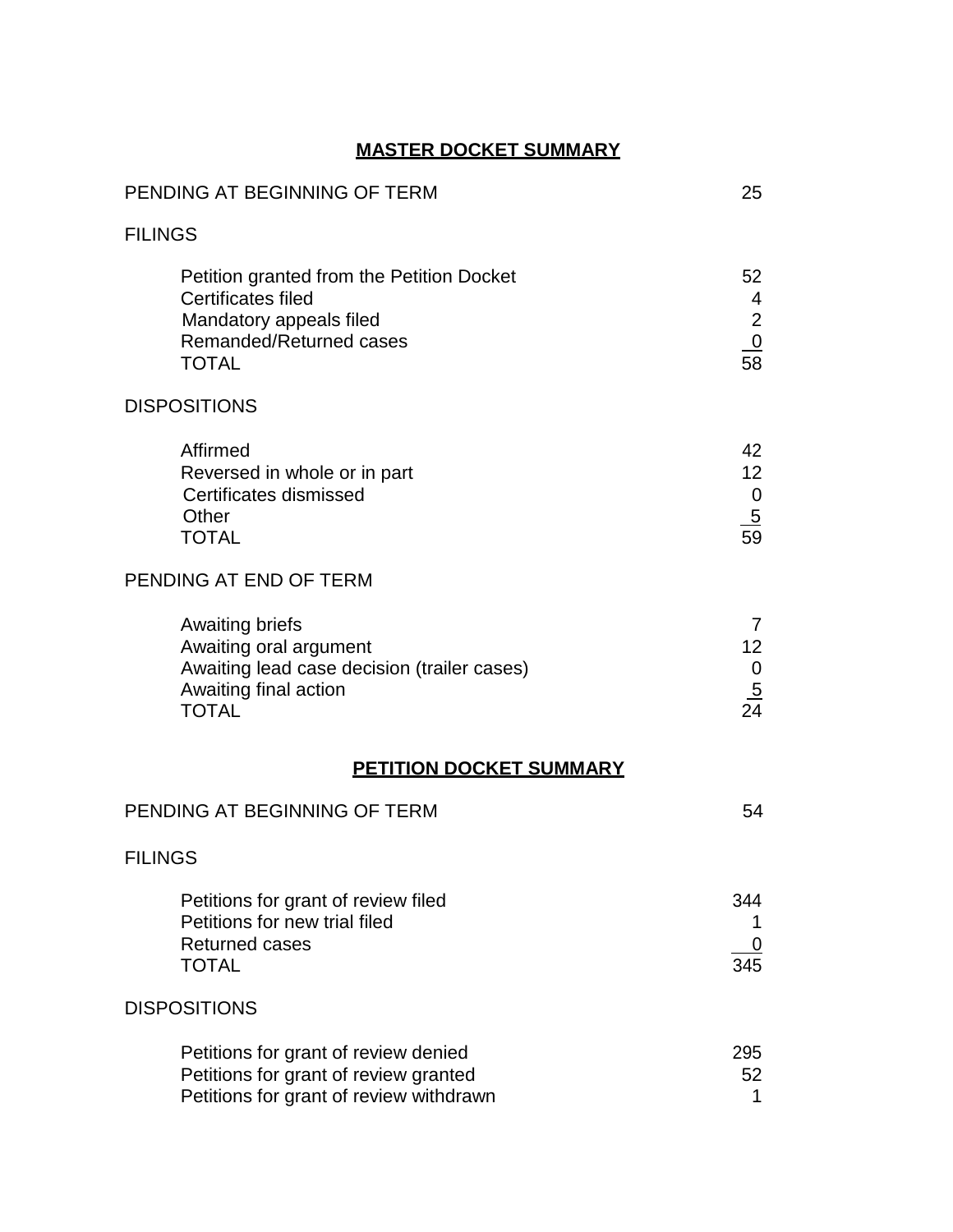| Petitions for grant of review dismissed<br><b>TOTAL</b>                                                                                         | 350                                     |
|-------------------------------------------------------------------------------------------------------------------------------------------------|-----------------------------------------|
| PENDING AT END OF TERM                                                                                                                          |                                         |
| Awaiting pleadings<br>Awaiting staff review<br>Awaiting final action<br><b>TOTAL</b>                                                            | 12 <sup>2</sup><br>30<br>$\frac{7}{49}$ |
| <b>MISCELLANEOUS DOCKET SUMMARY</b>                                                                                                             |                                         |
| PENDING AT BEGINNING OF TERM                                                                                                                    | 4                                       |
| <b>FILINGS</b>                                                                                                                                  |                                         |
| Writ appeals sought<br>Writs of habeas corpus sought<br>Writs of coram nobis sought<br>Other extraordinary relief sought<br><b>TOTAL</b>        | 10<br>4<br>$\frac{4}{21}$               |
| <b>DISPOSITIONS</b>                                                                                                                             |                                         |
| Petitions or appeals denied<br>Petitions or appeals granted<br>Petitions or appeals dismissed<br>Petitions or appeals withdrawn<br><b>TOTAL</b> | 19<br>0<br>5<br>$\frac{0}{24}$          |
| PENDING AT END OF TERM                                                                                                                          |                                         |
| <b>Awaiting briefs</b><br>Awaiting staff review<br>Awaiting final action<br><b>TOTAL</b>                                                        | 0<br>$\frac{1}{1}$                      |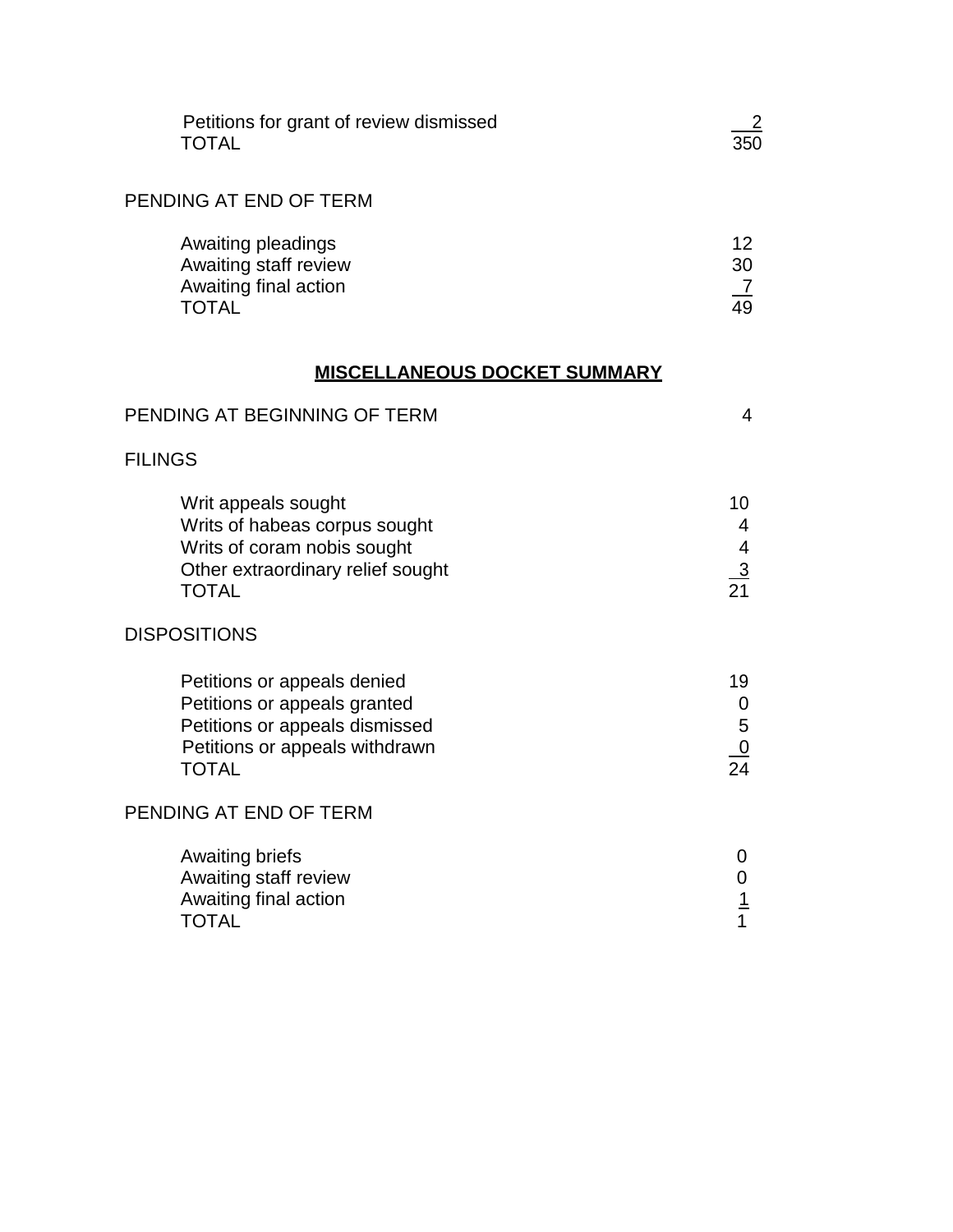### **PETITIONS FOR RECONSIDERATION**

### ALL CASES DISPOSITIONS

| Begin pending      |    | Denied             |
|--------------------|----|--------------------|
| Filed              | 15 | Granted<br>4       |
| <b>TOTAL</b>       | 16 | <b>Dismissed</b>   |
|                    |    | 12<br><b>TOTAL</b> |
| <b>End Pending</b> |    |                    |
|                    |    | <b>MOTIONS</b>     |

### ALL MOTIONS DISPOSITIONS

| 10  | Granted          | 348  |
|-----|------------------|------|
| 376 | Denied           | 33   |
| 386 | <b>Dismissed</b> | __ 0 |
|     | <b>TOTAL</b>     | 381  |
|     |                  |      |

End Pending 4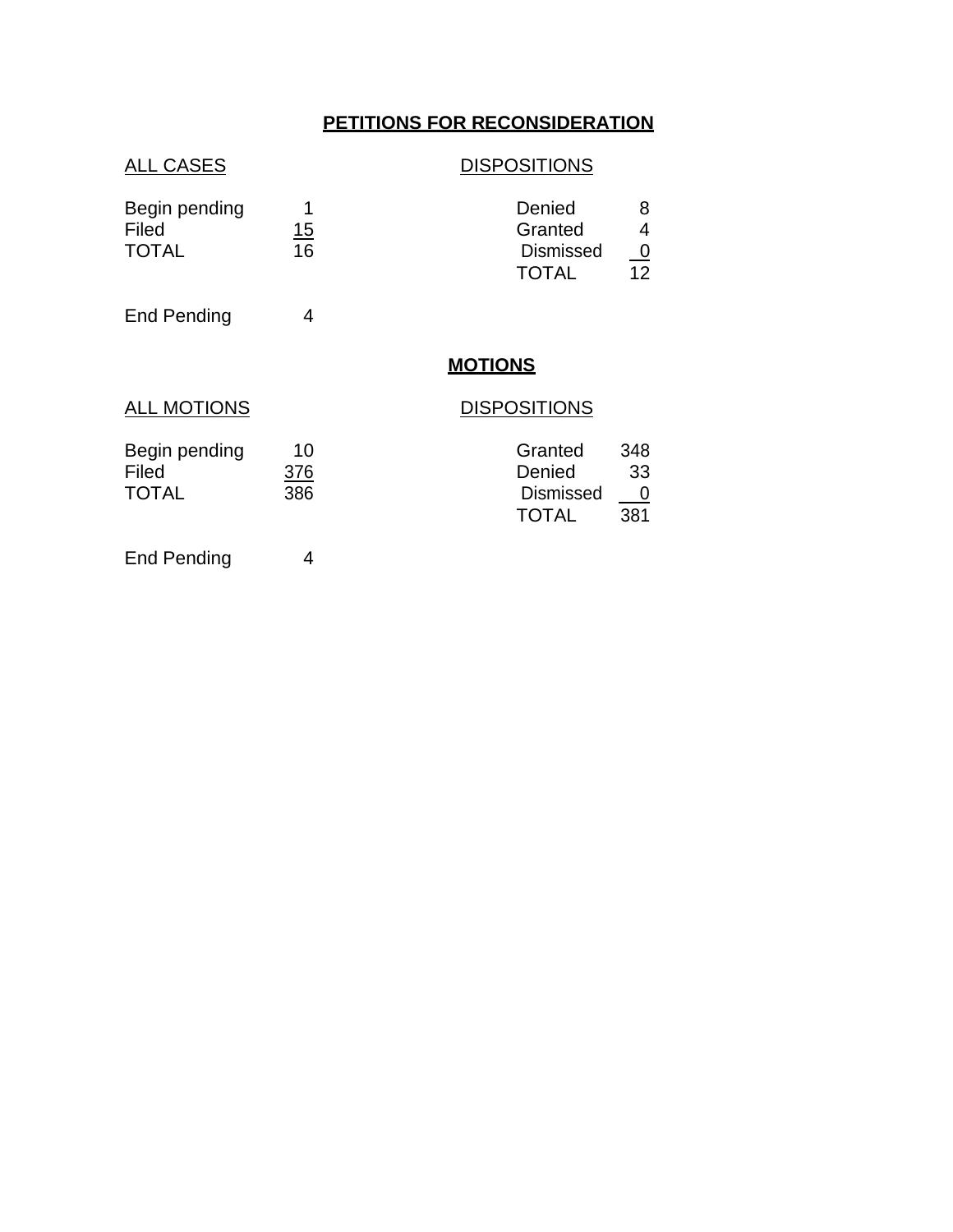# **Petitions Pending at End of Term**

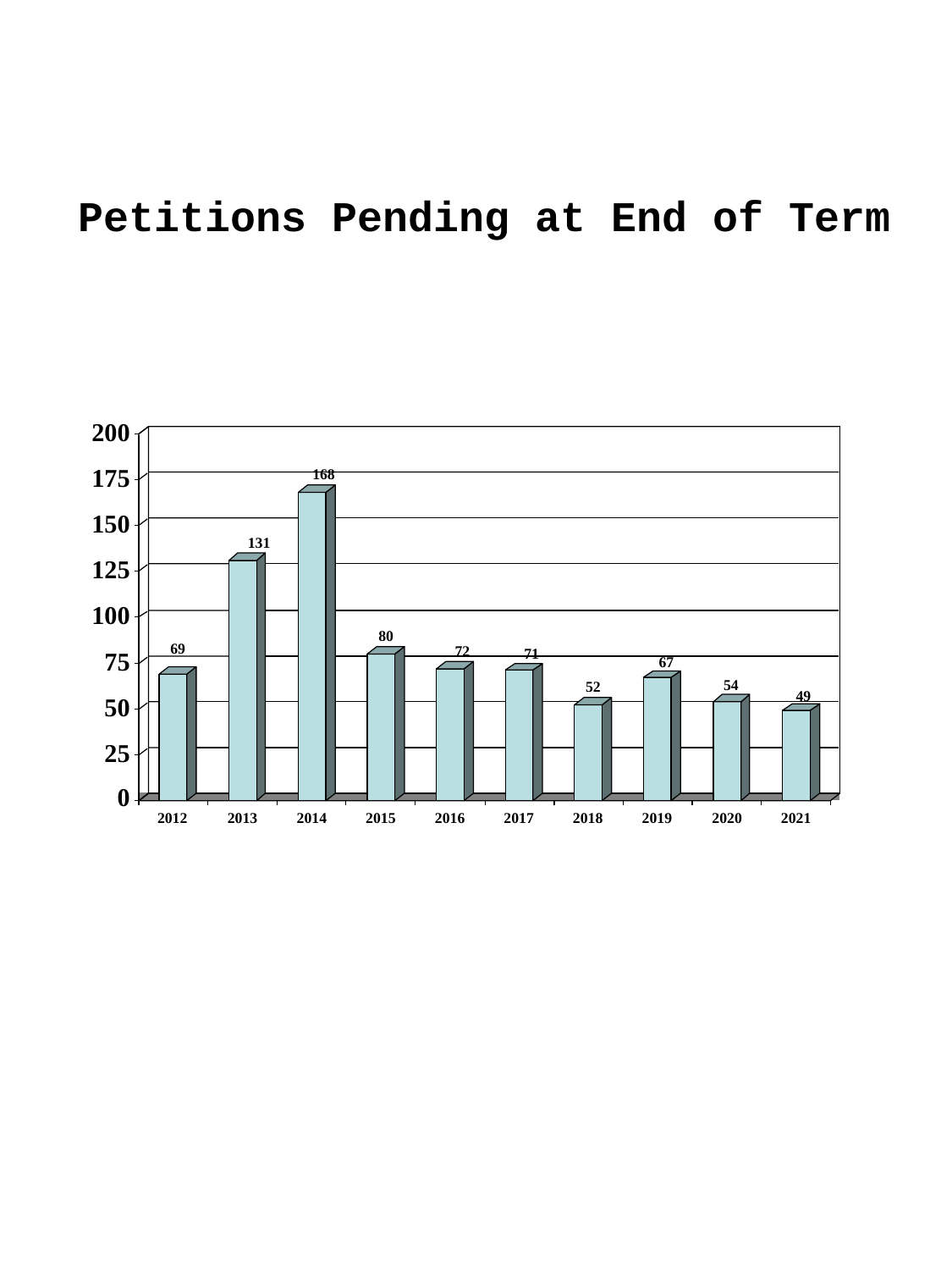# **Master Docket Cases Pending at End of Term**

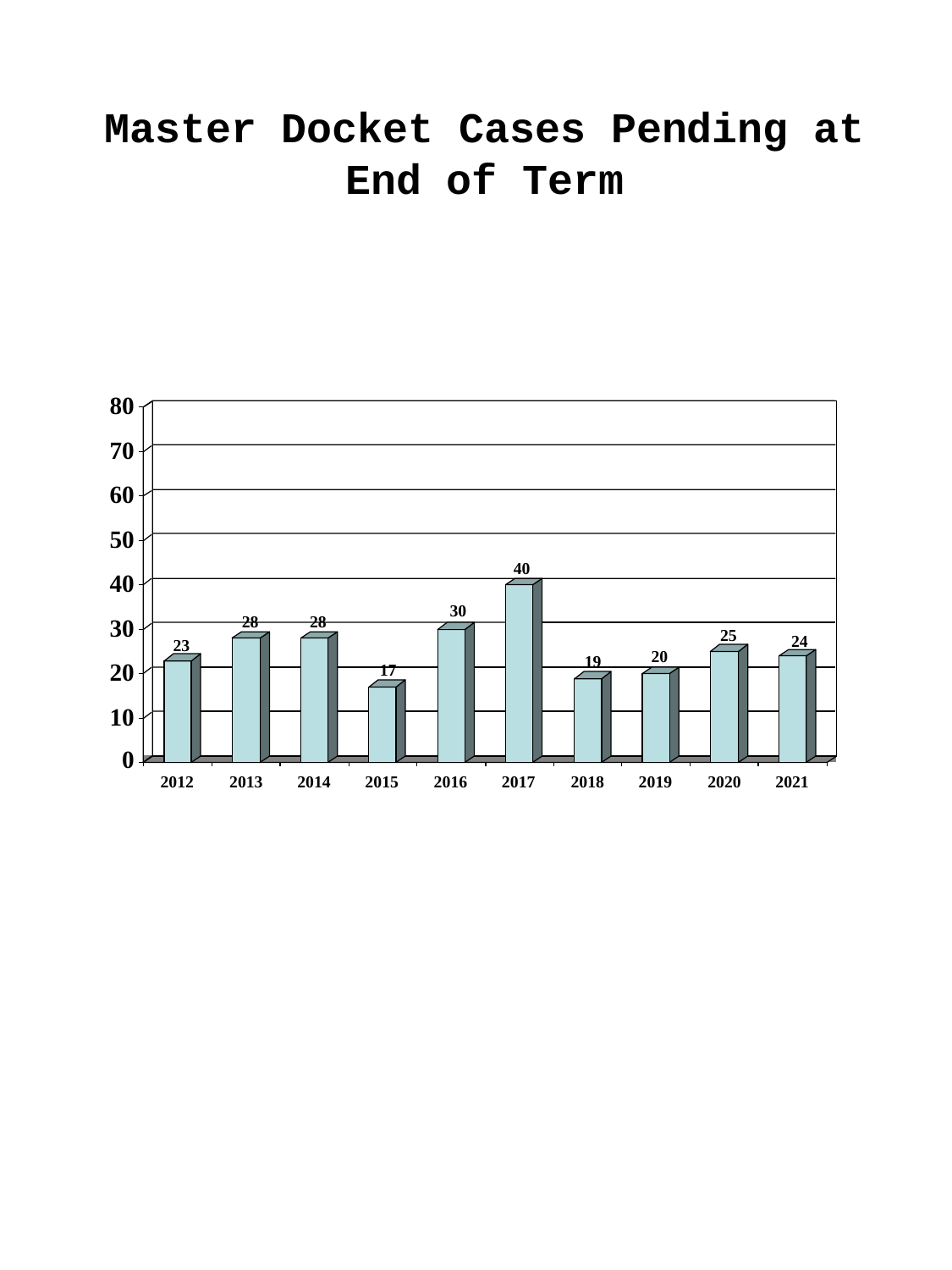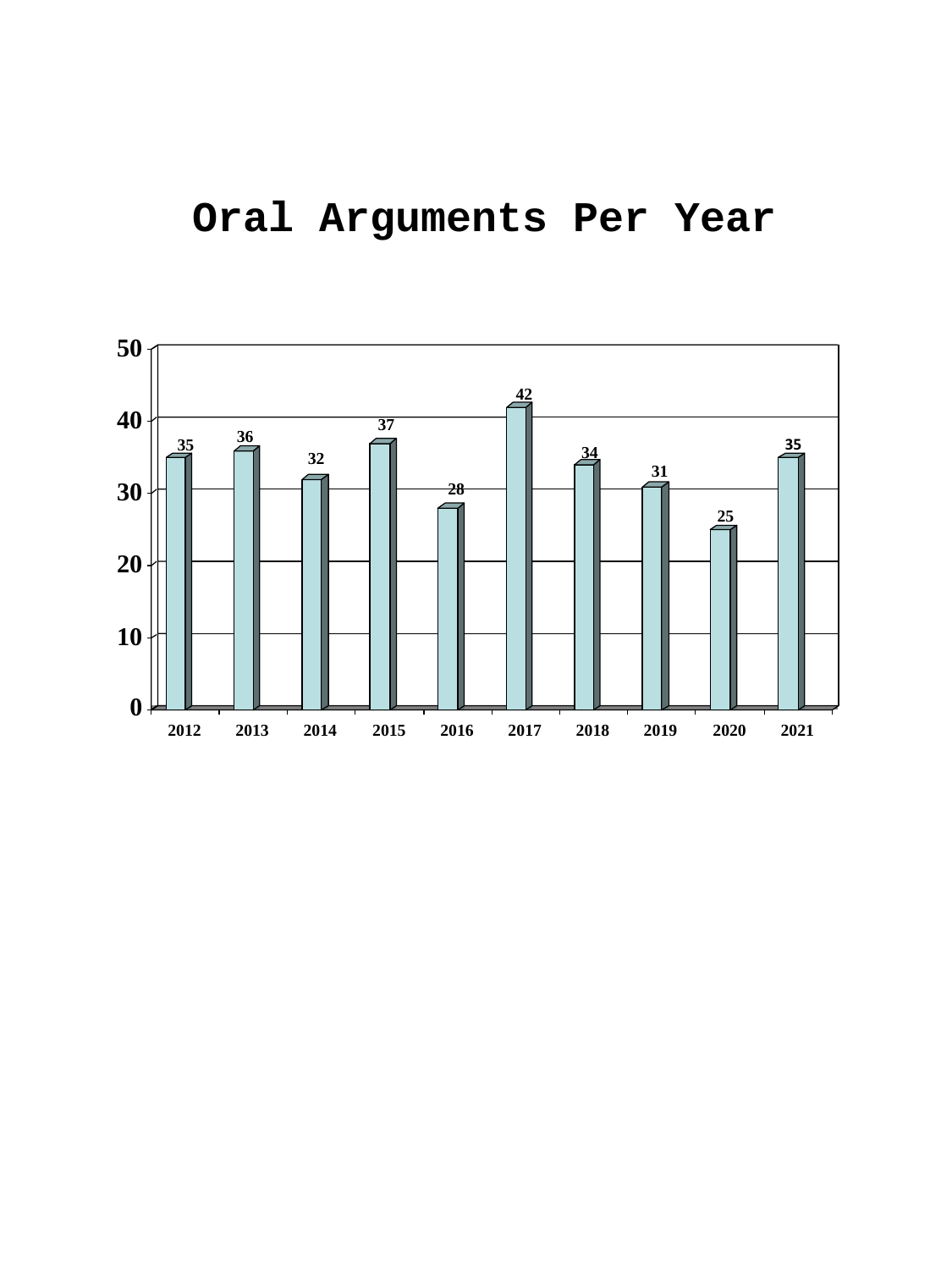## **Total Opinions Per Year**



**TOTAL COURT OPINIONS**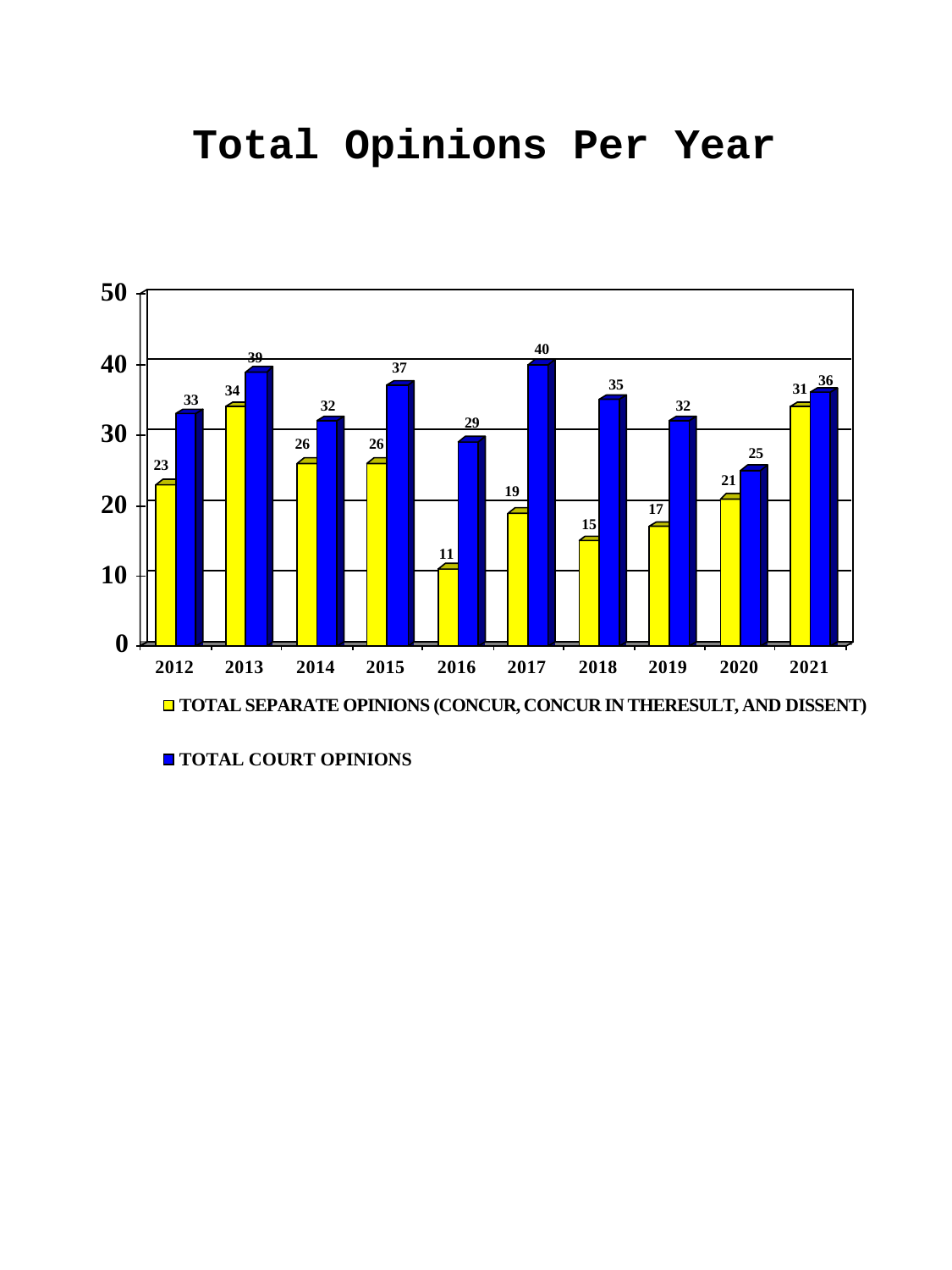# **Days from Petition Filing to Grant**

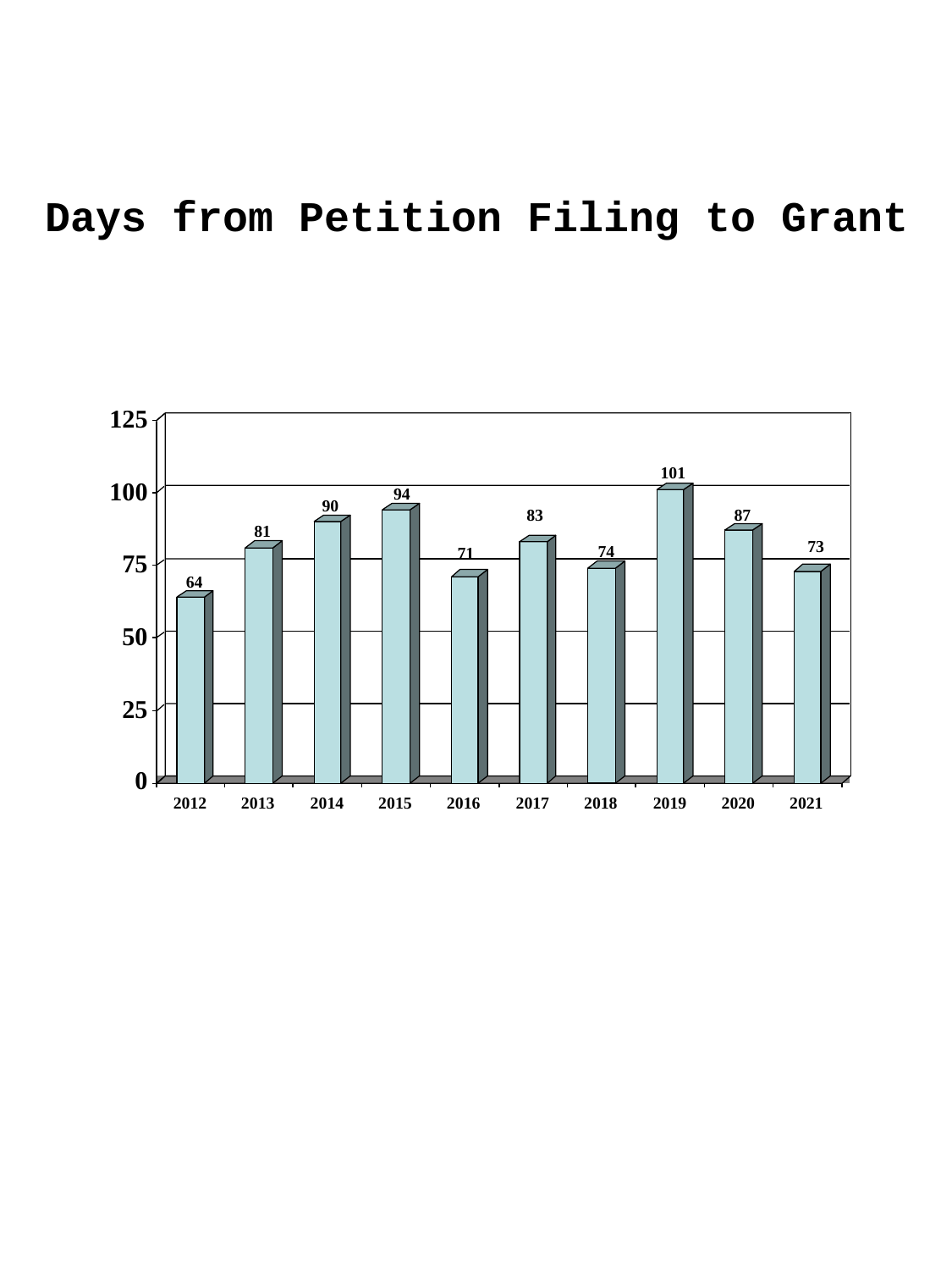# **Days from Petition Filing to Oral Argument**

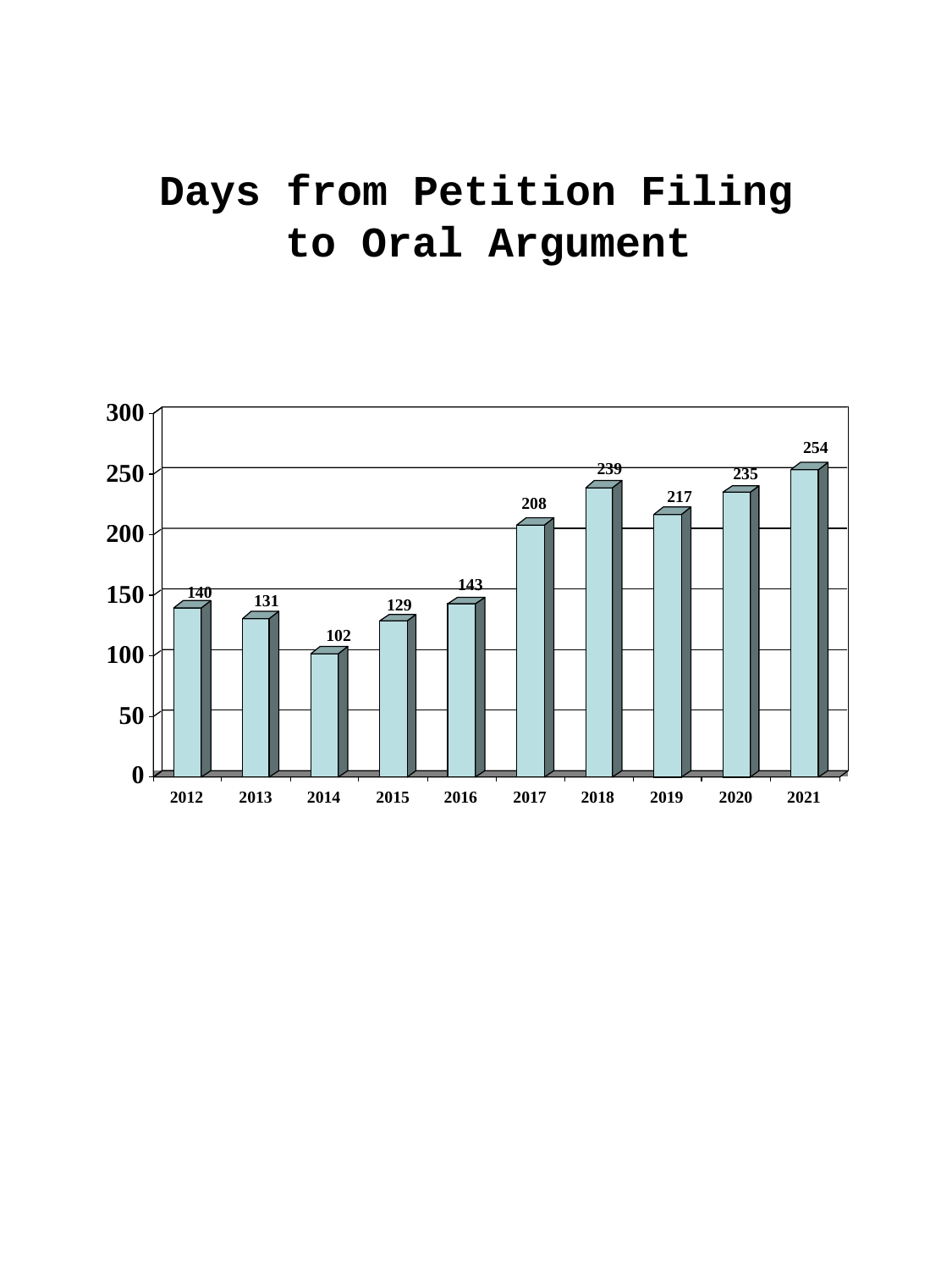# **Days from Oral Argument to Final Decision**

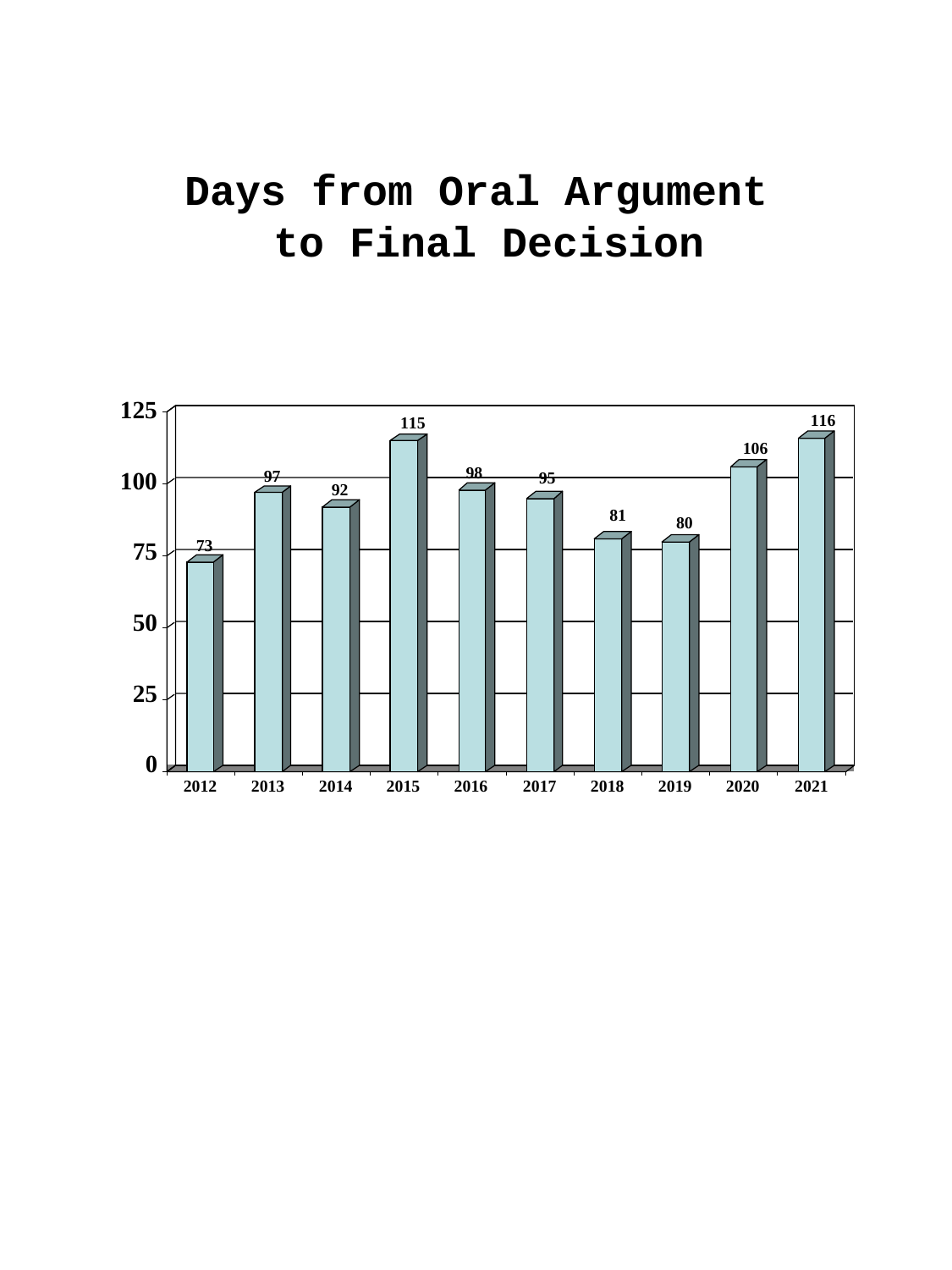# **Days from Petition Filing to Final Decision**



**MASTER DOCKET(GRANTED/CERTIFIED/CAPITAL CASES)**